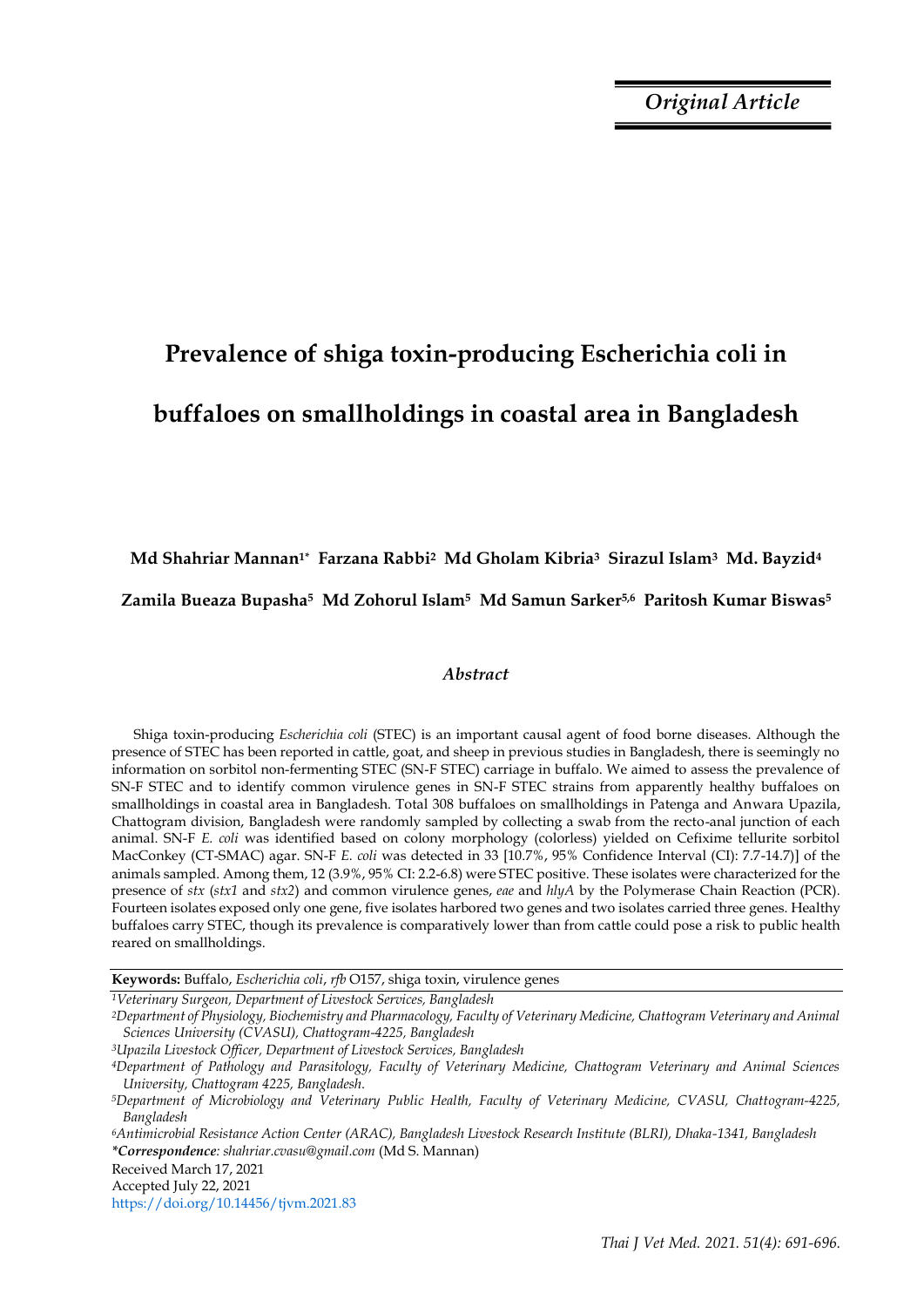## *Introduction*

*Escherichia coli* is a normal commensal bacteria inhabit the gut of animals and humans. However, some strains of *E. coli* are responsible for intestinal and extraintestinal infections (Yassin *et al*., 2017). There are six major groups of *E. coli* based on the pathogenicity such as enterohemorrhagic *E. coli* (EHEC) which harbors *stx* genes and producing shiga toxin, recognized as shiga toxin-producing *E. coli* (STEC), enteropathogenic *E. coli* (EPEC), enterotoxigenic *E. coli* (ETEC), enteroinvasive *E. coli* (EIEC), enteroaggregative *E. coli* (EAEC) and diffusely adherent *E. coli* (DAEC) (Nataro & Kaper, 1998). STEC, one of the foremost foodborne zoonotic pathogens worldwide (Beutin *et al*., 2004; Hyochin & Arun, 2008). The virulence of STEC depends on the products of 4 genes: *stx1* and *stx2* (for the production of shiga toxin 1 and 2, respectively), *eaeA* (for the production of adhesion/intimin) and *hlyA* (for the production of enterohemolysin) (Karch *et al*., 1998).

STEC is one of the pathogenic groups having zoonotic significance because it causes severe clinical diseases in humans, unlike its reservoirs, such as cattle, where it lives and multiplies without causing any harm. STEC's potential to cause human disease is related to the development of Shiga toxins, which prevent host cells from producing protein, resulting in cell death (Karmali *et al*. 2010). STEC O157:H7, the most reported serotype that can cause diseases ranging from mild diarrhea to hemolytic uremic syndrome (HUS), kidney failure and death in human (Mead & Griffin, 1998). STEC O157:H7 received worldwide attention because of their association with numerous outbreaks in human, several other serogroups of STEC (O26, O91, O103, O104, O111, O113, O121, O123 and O145) have also been isolated from severe outbreaks of human disease in different countries (Hussein 2007; Espie *et al*. 2008; King *et al*. 2009). Food-borne zoonoses like STEC infections are transmitted via contaminated food, like minced meat, sausage, hamburger, raw and unpasteurized milk and dairy products (Normanno, 2007).

Cattle are well known natural STEC reservoirs. Though, other domestic ruminants like sheep, goats and buffalo are also important (Hawley, 2016) and play a vital role in the epidemiology of human infections (Karmali *et al*., 2010). As STEC reservoir, buffaloes have been identified in many countries in Asia, Europe, and America (Amézquita-López *et al*., 2018; Oliveira *et al*., 2007; Persad & Lejeune, 2014; Srivani *et al*., 2017). STEC had already been discovered in healthy cattle, buffaloes, and goats on smallholdings in Bangladesh (Islam *et al*., 2015; Mannan *et al*., 2020; Gupta *et al*., 2016), despite 38% buffalo sampled after the slaughter in an urban area of Bangladesh found STEC positive (Islam *et al*., 2008). However, published information on the prevalence of STEC in buffaloes reared in smallholdings seems scanty, if not absent. Here, we describe the SN-F STEC in buffaloes reared under smallholdings in Patenga and Anwara Upazila, Chattogram, Bangladesh.

## *Materials and Methods*

*Ethical statement:* Considering animal welfare, sample collections was approved by the Institutional Animal Ethics Committee, Chattogram Veterinary and Animal Sciences University (CVASU), Bangladesh (Ethical approval no: 0213/06:2013-2014).

*Study area and duration:* A cross-sectional survey was conducted in the coastal area of Patenga and Anwara Upazila, Chattogram District, one of the sixty four districts in Bangladesh under Chattogram Division, Bangladesh from June 2017 through July 2016.

*Sample size calculation:* The minimum sample size, estimated primarily was 100 based on the formula π (1– π)/e2, where π is the prevalence and e is the standard error (Kirkwood & Sterne, 2003). As on the prevalence, there is no published information of SN-F STEC in buffaloes reared on smallholdings, we considered the prevalence 0.5 with standard error 0.05. However, finding a low prevalence in the initial phase of screening of the samples, we decided to sample around 300 animals, and in the end, we sampled 308 buffaloes by simple random sampling at one animal each from 308 selected smallholdings (small farm operating under a small-scale agriculture model). The number of animals vary in each smallholdings.

*Sampling and sample processing:* Total 308 fecal swab samples from recto-anal junction of apparently healthy buffaloes were collected. A sterile screw capped falcon tube having buffered peptone water (BPW; Oxoid, UK) was used to transfer the swab sample into an ice box immediately to the laboratory, Department of Microbiology and Veterinary Public Health, CVASU, Chattogram, Bangladesh.

*Bacteriological processes:* A sample in BPW was incubated for primary enrichment at 37°C for 24 h. One loopful of positive enrichment was plated onto MacConkey agar (Oxoid, UK) and incubated overnight at 37°C. Large pink colored colonies yielded on MacConkey agar were streaked onto Eosin Methylene Blue (EMB) agar (Oxoid, UK), incubated at 37°C for 18- 24 h. Only the distinctive metallic green colonies produced on EMB agar were subjected to a number of biochemical tests [catalase (+ve), oxidase (-ve), Indole-Methyl Red-Voges Proskauer-Citrate (+ + - -) and urease (-ve) to confirm the growth of *E. coli* (Wani *et al*., 2004). Five cross-sectional colonies of *E. coli* on an EMB agar were streaked onto a CT-SMAC agar (Oxoid, UK), selective medium for STEC O157, incubated at 37°C for 24 h. Any growths of colorless colonies indicated the presence of sorbitol non-fermenter (Thrusfield, 2005; Krishnan *et al*., 1987). Presumptively positive SN-F EC isolates obtained by seeing the colorless colonies were preserved in Luria-Bertani (LB) broth with 15% glycerin at −80°C.

*DNA extraction:* For the PCR, DNA was extracted by boiling method (Sánchez *et al*., 2010) with slight modifications from the selected SN-F colonies. A loopful of *E. coli* colonies were picked up and mixed with 200 µl of deionized water into 1.5 ml sterile Eppendorf tube followed by boiling at 99°C for 15 min, centrifugation at 15000 rpm for 2 min. As a DNA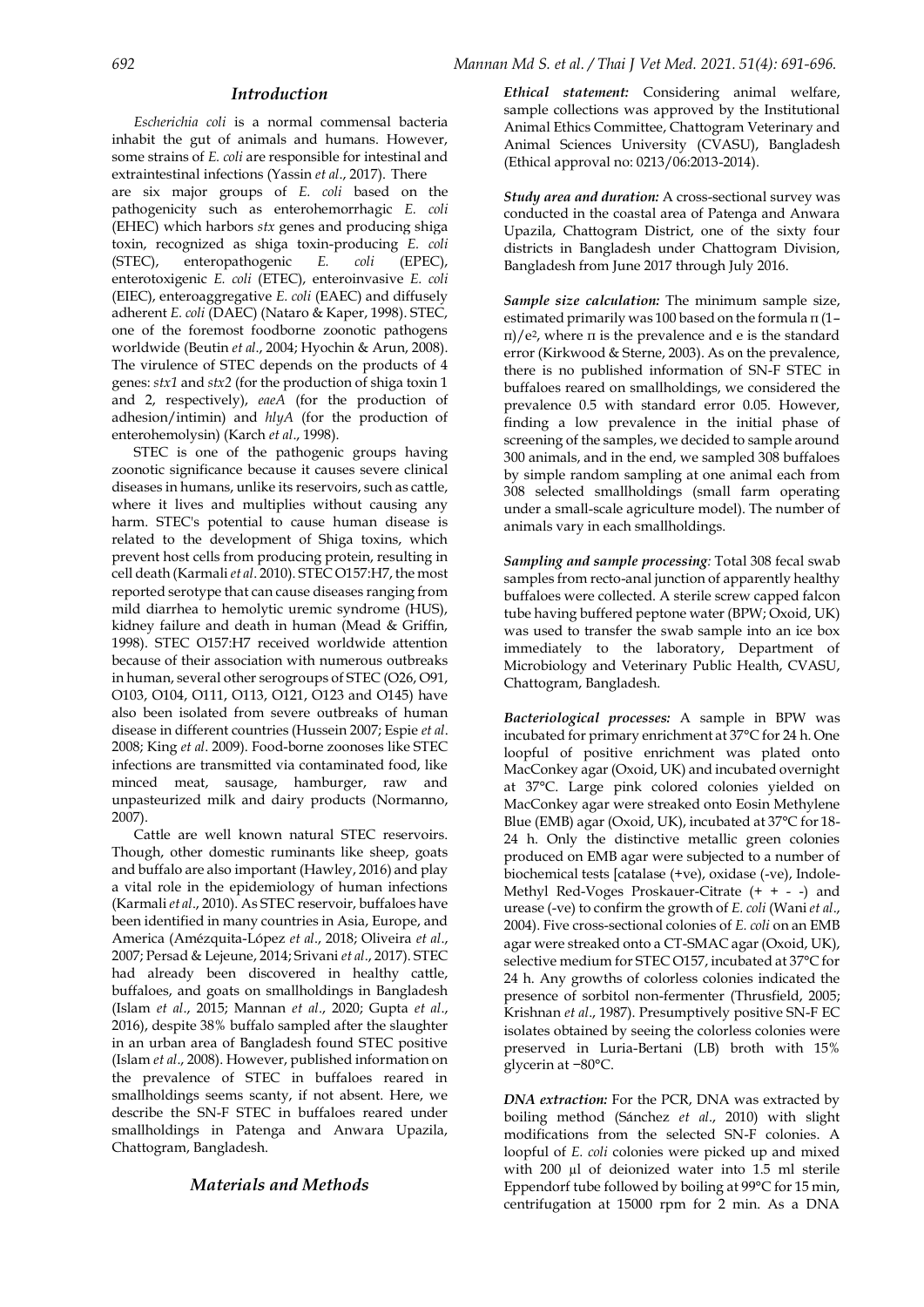template, the collected supernatant was used and stored at −20°C.

*Detection of shiga toxin and other virulence genes:* All the SN-F EC isolates were investigated by uniplex PCR through specific primers for *rfb, stx1*,*stx2*, *eae*, and *hlyA* genes described in previous studies (Table-1). The presence of the *rfb* gene was verified to assess whether or not the isolates belonged to serogroup O157. Each PCR reaction was accomplished with 25 μl reaction volume comprising 1 μl DNA template, forward and reverse primer (0.5 μl each), GoTaq master mix (Promega, USA) (12.5 μl) and deionized water (10.5 μl). PCR amplifications were performed by a Thermocycler (2720 thermal cycler, Applied Biosystems, USA). Previously published thermal conditions were used to detect the genes (Table-1). Products of PCR, electrophoresed by running in 1.5% agarose gel stained with ethidium bromide (Sigma-Aldrich, USA). As a positive control, an SN-F STEC strain preserved from a previous study was used (Islam *et al*., 2014).

**Target gene Primer sequences (5´-3´) Annealing Annealing temp (°C) Size of product (bp) Reference** *rfb* F: CGGACATCCATGTGATATGG R: TTGCCTATGTACAGCTAATCC 58 259 Desmarchier *et al*., 1998 *stx1* F: ACACTGGATGATCTCAGTGG R: CTGAATCCCCCTCCATTATG 58 614 DesRosiers *et al*., 2001 *stx2* F: CCATGACAACGGACAGCAGT R: CCTGTCAACTGAGCAGCACTT 58 779 Manna *et al*., 2006 *eae* F: CCCGAATTCGGCACAAGCAT R: CCCGGATCCGTCTCGCCAGTA 59 881 Oswald *et al*., 2000 *hlyA* F: ACGATGTGGTTTATTCTGGA 58 165 DesRosiers *et al*., 2001

**Table 1** Primers used to identify *rfb*, *stx1*, *stx2*, *eae* and *hlyA* genes in the isolates obtained

*Statistical analysis:* Data were maintained into a spreadsheet of Microsoft Excel 2010. Online Epitools epidemiological calculator (Sergeant, 2019) was used for the estimation of 95% confidence interval (CI).

R: CTTCACGTGACCATACATAT

### *Results*

*SN-F E. coli:* A total of 77 (77/308, 25%) samples yielded bright pink colored colonies on MacConkey agar plate and on EMB agar plate produced metallic sheen colonies. When at least five homogenized crosssectional colonies from EMB agar were streaked onto CT-SMAC agar, 33 (33/308, 10.7%) isolates produced pure SN-F (colorless) colonies.

*SN-F STEC:* The presence of SN-F EC was detected in 10.7% (n=33, 95% CI: 7.7-14.7) of the samples.

All 33 SN-F EC isolates were screened by PCR assay for the presence of *rfb*, *stx1* and *stx2* genes. Only four isolates (1.3%, 95% CI: 0.4–3.4) were positive for the *rfb*  gene, indicating that they could belong to serogroup O157. Of the total SN-F *E. coli* isolates, 8 and 4 were harbored to the *stx1* and *stx2* gene, respectively. None of them, however, contained both the genes. Therefore, the prevalence estimates for the SN-F EC containing the *stx1* gene and the *stx2* gene were 2.6% (n=8/308, 95% CI: 1.2–5.1) and 1.3% (n=4/308, 95% CI: 0.4%– 3.4%), respectively. Thus, regardless of the distribution of both *stx1* and *stx2* genes in the isolates, the prevalence of buffalo as carriage for SN-F STEC was 3.9% (n=12/308, 95% CI: 2.2-6.8).

*Strains having stx/eae/hlyA gene:* Of the 12 SN-F STEC isolates, whether they carried either the *stx1* or the *stx2* gene, 5 harbored the *eae* while 2 had the *hlyA* gene. One isolate carried out *stx2*, *eae* and *hlyA* genes. On the contrary, four and three SN-F non-STEC isolates were positive to the *eae* and *hlyA* gene, respectively (Table 2).

## *Discussion*

In our study, we have reported the prevalence of SN-F *E. coli* and SN-F STEC in buffaloes reared in smallholdings in Bangladesh, and the results revealed that approximately 10.7% and 3.9% population harbored them, respectively. Based on vigorous literature searches, authors claimed that it might be the first report from apparently healthy buffaloes on SN-F STEC in Bangladesh. In a preceding study from the same region, Islam *et al*. (2015) reported that cattle on smallholdings were positive for SN-F *E. coli* (8 5%) and SNF STEC (5·4%). Islam *et al*. (2008) reported 20.1% prevalence of STEC in cattle from the same area. In other countries, Mahanti *et al*. (2013), Mohammad *et al*. (1985), Oliveira *et al*. (2007) and Vu-Khac & Cornick (2008) reported higher prevalence of STEC in buffaloes. We used CT-SMAC to isolate all bacteria from the STEC O157 serogroup as well as other SN-F types (Griffin, 1991). The presumptively positive isolates were confirmed by PCR assay for the presence of *stx* and other virulent genes. This disparity might be due to the difference in bacterial culture, uses of molecular testing, geographical location, immune status and management practices of the animals.

In this study, compared with *stx2*, the number of *stx1* producing SN-F STEC isolates was 2 times higher (Table 2). The finding of this study is in concurrence with the earlier report in Bangladesh by Islam *et al*. (2008), the *stx1* gene was reported in a large number (8.6%) than *stx2* gene (6.9%) in buffaloes. To the contrary, Mahanti *et al*. (2013), Oliveira *et al*. (2007) and Vu-Khac & Cornick (2008) stated a higher prevalence of the *stx2* gene from buffalo compared with the *stx1* gene in some other countries. We did not look at risk variables in any way for the differences of *stx1* and *stx2*. Additional epidemiological research is needed to determine the risk variables and their relationship to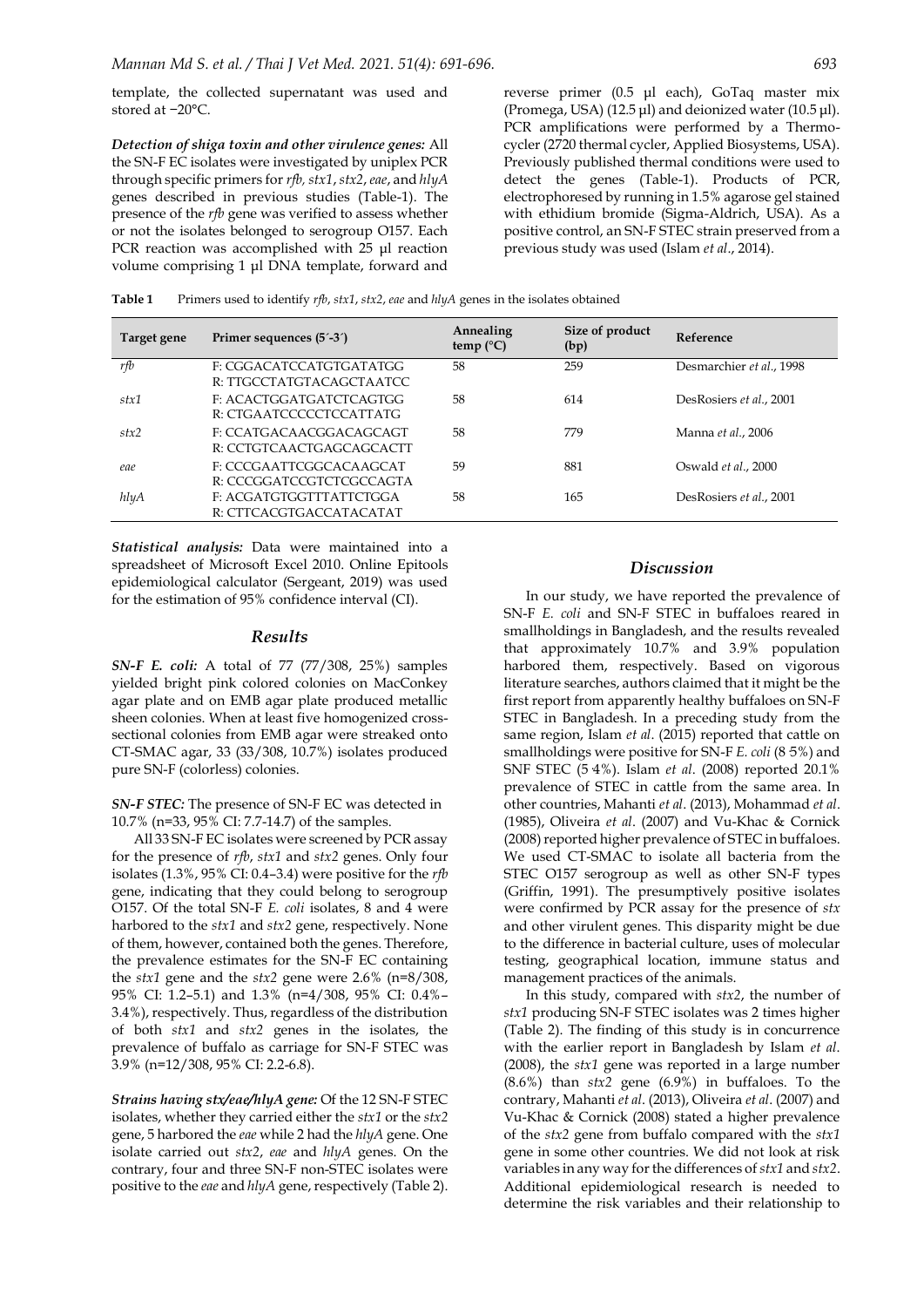STEC carriage in animals. However, these variations might be attributed to different factors such as age of

buffaloes, diet, immune response, environmental conditions and overall farm management.

| Table 2 | Dissemination of the stx1 and stx2, and two other virulent genes, eae and hlyA, in the 33 SN-F EC isolates |  |  |  |  |
|---------|------------------------------------------------------------------------------------------------------------|--|--|--|--|
|---------|------------------------------------------------------------------------------------------------------------|--|--|--|--|

| Isolate ID        | stx1                     | $stx2$         | eae                      | hly                          | $r\!fb$ |
|-------------------|--------------------------|----------------|--------------------------|------------------------------|---------|
| $\overline{13}$   | $\overline{\phantom{a}}$ | $\blacksquare$ | $\overline{\phantom{a}}$ | $\blacksquare$               | $+$     |
| $16\,$            |                          | $\ddot{}$      | +                        | $\qquad \qquad \blacksquare$ | +       |
| $20\,$            |                          |                | +                        |                              |         |
| $24\,$            | +                        |                |                          |                              |         |
| $26\,$            |                          |                |                          |                              |         |
| $31\,$            |                          |                |                          |                              |         |
| $33\,$            |                          |                |                          |                              |         |
| $41\,$            |                          |                |                          |                              |         |
| $\bf 46$          |                          |                |                          |                              |         |
| $50\,$            |                          |                |                          |                              |         |
| $71\,$            |                          |                |                          |                              |         |
| $74\,$            |                          |                |                          | +                            |         |
| 79                |                          |                |                          |                              |         |
| $\ensuremath{91}$ |                          |                |                          |                              |         |
| 96                |                          |                |                          |                              |         |
| $100\,$           |                          | $\ddot{}$      | +                        | ÷                            |         |
| $106\,$           |                          |                |                          | +                            |         |
| $110\,$           | $\ddot{}$                |                | ÷                        |                              |         |
| $116\,$           | +                        |                |                          |                              |         |
| $131\,$           | +                        |                |                          |                              |         |
| $151\,$           |                          |                |                          |                              |         |
| 159               | +                        |                |                          |                              |         |
| 179               |                          |                |                          |                              |         |
| $191\,$           |                          |                |                          |                              |         |
| $211\,$           |                          |                |                          |                              |         |
| 219               |                          |                |                          |                              |         |
| 251               |                          | +              |                          |                              |         |
| 266               |                          |                |                          | +                            |         |
| 274               |                          |                |                          |                              |         |
| 286               |                          | +              |                          | ÷                            |         |
| 291               |                          |                |                          |                              |         |
| 296               |                          |                |                          |                              |         |
| 298               |                          |                |                          |                              |         |

+, present; -, absent

Among the 12 SN-F STEC isolates the *eae* gene was carried by 5 (41.7%) and the *hlyA* by 2 (16.7%) isolates. The outer membrane protein, intimin (*eae*) is a virulence-associated factor that induces attaching and effacing lesions in the intestinal mucosa (Kaper, 1998). Enterohaemolysin, a pore-forming cytolysin encoded by the plasmid-borne gene *hlyA*, is another component that contributes to STEC pathogenicity (Schmidt, 1995). According to several investigators, the *eae* gene presence in the isolates carrying either *stx1* or *stx2* or both can make them more virulent in humans to cause severe clinical diseases (Beutin *et al*., 2004; Blanco *et al*., 2004). Therefore, a higher frequency of the gene *eae* in the STEC isolates from buffalo population in this study suggested that these isolates might pose a greater zoonotic risk to humans. The SN-F STEC isolates were seemingly diverse in this study due to having different combinations of the two *stx* producing genes and due to the occurrence of different combinations of two more virulence genes, *eae* and *hlyA*. However, the prevalence of STEC O157 seemed to be negligible as only 0.3% of the STEC and about 1% isolates from non-STEC, respectively, was positive for the serogroup O157, in agreement with a previous study in cattle population which also revealed a similar low proportion, 0.4% (Islam *et al*., 2015). O157 is a significant serotype that can cause colitis, HUS and sometimes death in humans.

In summary, 10.7% and 3.9% healthy buffaloes are reservoirs for SN-F *E. coli* and SN-F STEC in smallholdings, respectively. The occurrence of the *eae* and *hlyA* genes in the SN-F STEC suggests that these strains would be more virulent in humans and thus would pose a greater zoonotic risk. However, the prevalence of SN-F STEC belonging to serogroup O157 seems to be very low. Further studies are required to ascertain the sources and risk factors associated with human infections caused by SN-F STEC from buffaloes.

#### *Acknowledgments*

Authors would like to give thanks to the buffalo smallholders for their help during sample collections.

### *References*

- Amézquita-López BA, Soto-Beltrán M, Lee BG, Yambao JC and Quiñones B 2018. Isolation, genotyping and antimicrobial resistance of Shiga  $toxin-producing$  *Escherichia coli*. *Immunol Infect*. 51(4): 425-434. [https://doi.org/](https://doi.org/10.1016/j.jmii.2017.07.004) [10.1016/j.jmii.2017.07.004](https://doi.org/10.1016/j.jmii.2017.07.004)
- Beutin L, Krause G, Zimmermann S, Kaulfuss S and Gleifer K 2004. Characterization of shiga toxinproducing *Escherichia coli* strains isolated from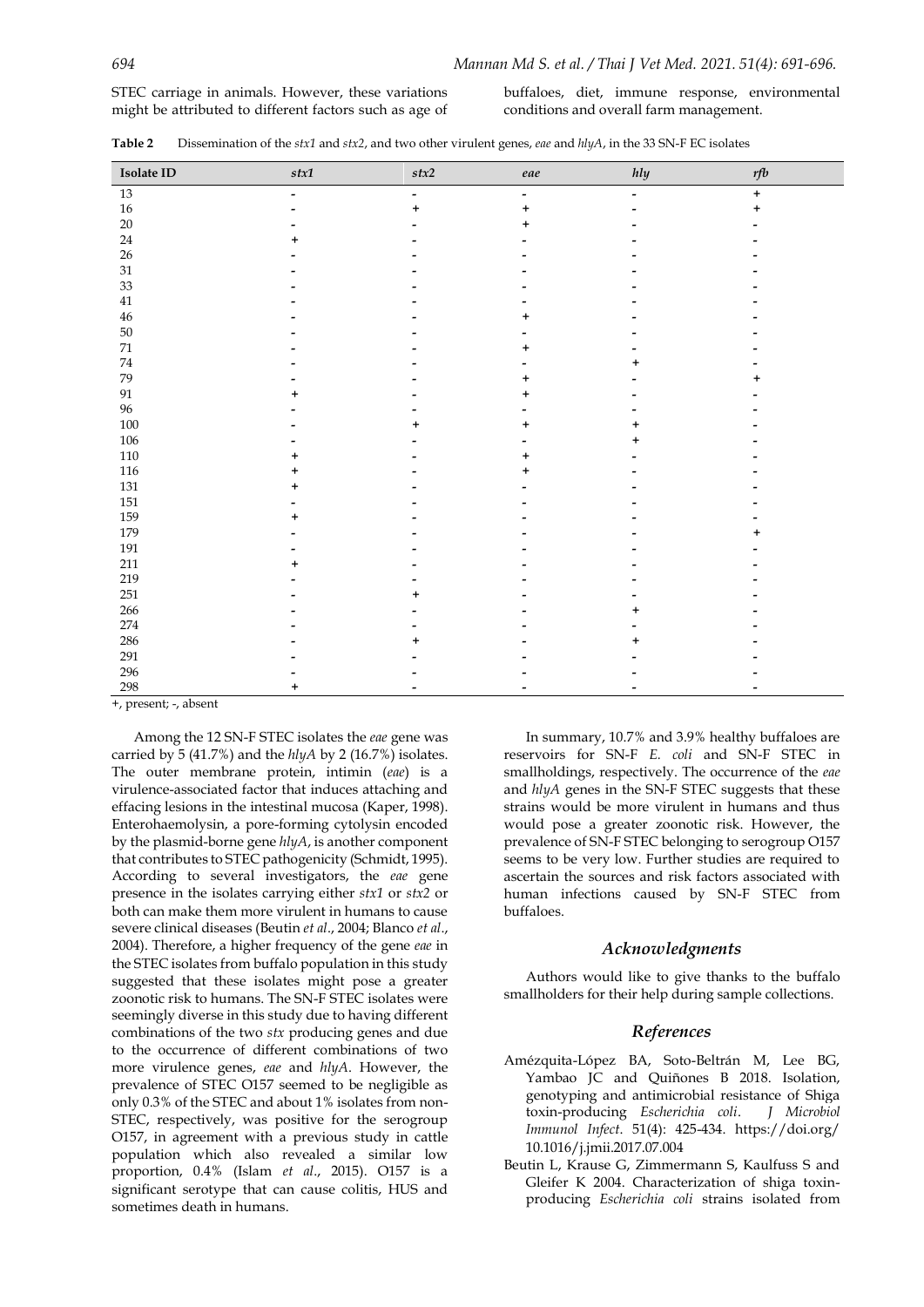human patients in Germany over a 3 years period. J Clin Microbiol. 42(3): 1099-1108. [https://](https://dx.doi.org/10.1128%2FJCM.42.3.1099-1108.2004) [dx.doi.org/10.1128%2FJCM.42.3.1099-1108.2004](https://dx.doi.org/10.1128%2FJCM.42.3.1099-1108.2004)

- Blanco M, Blanco JE, Mora A, Dahbi G, Alonso MP, Gonzalez EA, Bernardez MI and Blanco J 2004. Serotypes, virulence genes, and intimin types of shiga toxin (verotoxin)-producing *Escherichia coli*  isolates from cattle in Spain and identification of a new intimin variant gene (eae-xi). J Clin Microbiol. 42(2): 645-651. [https://doi.org/10.1128/jcm.42.2.](https://doi.org/10.1128/jcm.42.2.645-651.2004) [645-651.2004](https://doi.org/10.1128/jcm.42.2.645-651.2004)
- Desmarchier PM, Bilge SS, Fegan N, Mills L, Vary JC Jr and Tarr PI 1998. A PCR specific for *Escherichia coli* O157:H7 based on *rfb* locus encoding O157 lipopolysaccharide. J Clin Microbiol. 36(6): 1801– 1804.
- DesRosiers A, Fairbrother JM, Johnson RP, Desautels C, Letellier A and Quessy S 2001. Phenotypic and genotypic characterization of Escherichia coli verotoxin-producing isolates from humans and pigs. J Food Prot. 64(12): 1904–1911. [https://](https://doi.org/10.4315/0362-028x-64.12.1904) [doi.org/10.4315/0362-028x-64.12.1904](https://doi.org/10.4315/0362-028x-64.12.1904)
- Griffin PM, Tauxe RV 1991. The epidemiology of infections caused by *Escherichia coli* O157, other enterohemorrhagic *E. coli*, and the associated hemolytic uraemic syndrome. Epidemiol Rev. 13: 60–98. [https://doi.org/10.1093/oxfordjournals.](https://doi.org/10.1093/oxfordjournals.epirev.a036079) [epirev.a036079](https://doi.org/10.1093/oxfordjournals.epirev.a036079)
- Gupta MD, Das A, Islam MZ, Biswas PK 2016. Prevalence of sorbitol non-fermenting Shiga toxinproducing *Escherichia coli* in Black Bengal goats on smallholdings. Epidemiol Infect. 144(12): 2501-8. <https://doi.org/10.1017/s0950268816001047>
- Hawley HB 2016. Enterohemorrhagic *Escherichia coli*  and other Shiga toxin–producing *E. coli*. Clin Infect Dis. 63(2): 289-290. [https://doi.org/10.1093/cid/](https://doi.org/10.1093/cid/ciw259) [ciw259](https://doi.org/10.1093/cid/ciw259)
- Hussein HS 2007. Prevalence and pathogenicity of Shiga toxin-producing *Escherichia coli* in beef cattle and their products. J Anim Sci. 85: E63–E72. <https://doi.org/10.2527/jas.2006-421>
- Hyochin K and Arun KB 2008. SEL, a selective enrichment broth for simultaneous growth of *Salmonella enterica*, *Escherichia coli* O157:H7, and *Listeria monocytogenes*. *Appl* Environ *Microbiol*. 74(15): 4853–4866. [https://doi.org/10.1128/AEM.](https://doi.org/10.1128/AEM.02756-07) [02756-07](https://doi.org/10.1128/AEM.02756-07)
- Islam MA, Mondol AS, de Boer E, Beumer RR, Zwietering MH, Talukder KA and Heuvelink AE 2008. Prevalence and genetic characterization of shiga toxin-producing *Escherichia coli* isolates from slaughtered animals in Bangladesh. *Appl* Environ *Microbiol*. 74(17): 5414–5421. [https://](https://doi.org/10.1128/AEM.00854-08) [doi.org/10.1128/AEM.00854-08](https://doi.org/10.1128/AEM.00854-08)
- Islam MZ, Christensen JP and Biswas PK 2015. Sorbitol non fermenting shiga toxin-producing *Escherichia coli* in cattle on smallholdings. Epidemiol Infect. 143(1): 94-103. [https://doi.org/10.1017/](https://doi.org/10.1017/S0950268814000351) [S0950268814000351](https://doi.org/10.1017/S0950268814000351)
- **Islam** MZ, Musekiwa A, Islam K, Ahmed S, Chowdhury S, Ahad A and Biswas PK 2014. Regional variation in the prevalence of *E. coli* O157 in cattle: A meta-analysis and meta-regression. PLoS One. 9(4): e93299. [https://doi.org/10.1371/](https://doi.org/10.1371/journal.pone.0093299) [journal.pone.0093299](https://doi.org/10.1371/journal.pone.0093299)
- Kaper JB 1998. The locus of enterocyte effacement pathogenicity island of shiga toxin-producing *Escherichia coli* O157:H7 and other attaching and effacing *E. coli*. Jpn J Med Sci Biol. 51: 101–107. [https://doi.org/10.7883/yoken1952.51.suppleme](https://doi.org/10.7883/yoken1952.51.supplement1_s101) [nt1\\_s101](https://doi.org/10.7883/yoken1952.51.supplement1_s101)
- Karch H, Schmidt H and Brunder W 1998. Plasmidencoded determinants in *Escherichia coli* O157:H7. In: Kaper JB and O'Brien AD (ed). *Escherichia coli* O157:H7 and other shiga toxin producing *E. coli* strains. ASM Press, Washington DC. 183-194.
- Karmali MA, Gannon V and Sargeant JM 2010. Verocytotoxin-producing *Escherichia coli* (VTEC). *Vet* Microbiol. 140(3-4): 360– 37[0.https://doi.org/10.1016/j.vetmic.2009.04.011](https://doi.org/10.1016/j.vetmic.2009.04.011)
- King LA, Filliol-Toutain I, Mariani-Kurkidjian P, Vaillant V, Vernozy-Rozand C, Ganet S, *et al* 2009. Family outbreak of Shiga toxin–producing *Escherichia coli* O123:H–, France, 2009. Emerg Infect Dis. 16: 1491–1493. [https://doi.org/10.3201/](https://doi.org/10.3201/eid1609.100472) [eid1609.100472](https://doi.org/10.3201/eid1609.100472)
- Kirkwood BR, and Sternoe JAC 2003. Essential Medical statistics. 2nd ed. Oxford: Blackwell Science Ltd. 421 pp.
- Krishnan CH, Fitzgerald VA, Dakin SJ, Behme RJ 1987. Laboratory investigation of outbreak of hemorrhagic colitis caused by *Escherichia coli* O157: H7. J Clin Microbiol. 25(6):1043-7. [https://](https://doi.org/10.1128/jcm.25.6.1043-1047.1987) [doi.org/10.1128/jcm.25.6.1043-1047.1987](https://doi.org/10.1128/jcm.25.6.1043-1047.1987)
- Mahanti A, Samanta I, Bandopaddhay S, Joardar SN, Dutta TK, Batabyal S, Sar TK and Isore DP 2013. Isolation, molecular characterization and antibiotic resistance of Shiga Toxin–Producing *Escherichia coli* (STEC) from buffalo in India. Lett Appl Microbiol. 56(4): 291-298[. https://doi.org/10.1111/lam.12048](https://doi.org/10.1111/lam.12048)
- Manna SK, Brahmane MP, Das R, Manna C and Batabyal S 2006. Detection of *Escherichia coli* O157 in foods of animal origin by culture and multiplex polymerase chain reaction. J Food Sci Techno. 43(1): 77-79.
- Mannan MS, Sabuj AA, Ray MK, Farzana R, Bupasha ZB, Sarker MS 2021. Antibiotic resistance of sorbitol non-fermenting Shiga toxin producing *Escherichia coli* isolated from buffaloes. International Journal of Veterinary Science. 10(1): 51-54. [https://doi.org/](https://doi.org/10.47278/journal.ijvs/2020.024) [10.47278/journal.ijvs/2020.024](https://doi.org/10.47278/journal.ijvs/2020.024)
- Mead PS and Griffin PM 1998. *Escherichia coli* O157:H7. Lancet. 352(9135): 1207–1212. [https://doi.org/](https://doi.org/10.1016/S0140-6736(98)01267-7) [10.1016/S0140-6736\(98\)01267-7](https://doi.org/10.1016/S0140-6736(98)01267-7)
- Mohammad A, Peiris JSM, Wijewanta EA, Mahalingam S and Gunasekara G 1985. Role of verocytotoxigenic *Escherichia coli* in cattle and buffalo calf diarrhoea. FEMS Microbiol Lett. 26(3): 281–283. [https://doi.org/10.1111/j.1574-6968.](https://doi.org/10.1111/j.1574-6968.1985.tb01611.x) [1985.tb01611.x](https://doi.org/10.1111/j.1574-6968.1985.tb01611.x)
- Nataro JP and Kaper JB 1998. Diarrheagenic *Escherichia coli*. Clin Microbiol Rev. 11(1): 142-201. <https://doi.org/10.1128/CMR.11.1.142>
- Normanno G 2007. Current status on the etiology, epidemiology, food safety implications and control measures in *Escherichia coli* O157:H7 infections. In Food Microbiology Research Trends, chap. IV, Palino M (ed). Nova science Publisher, New York. 131–154.